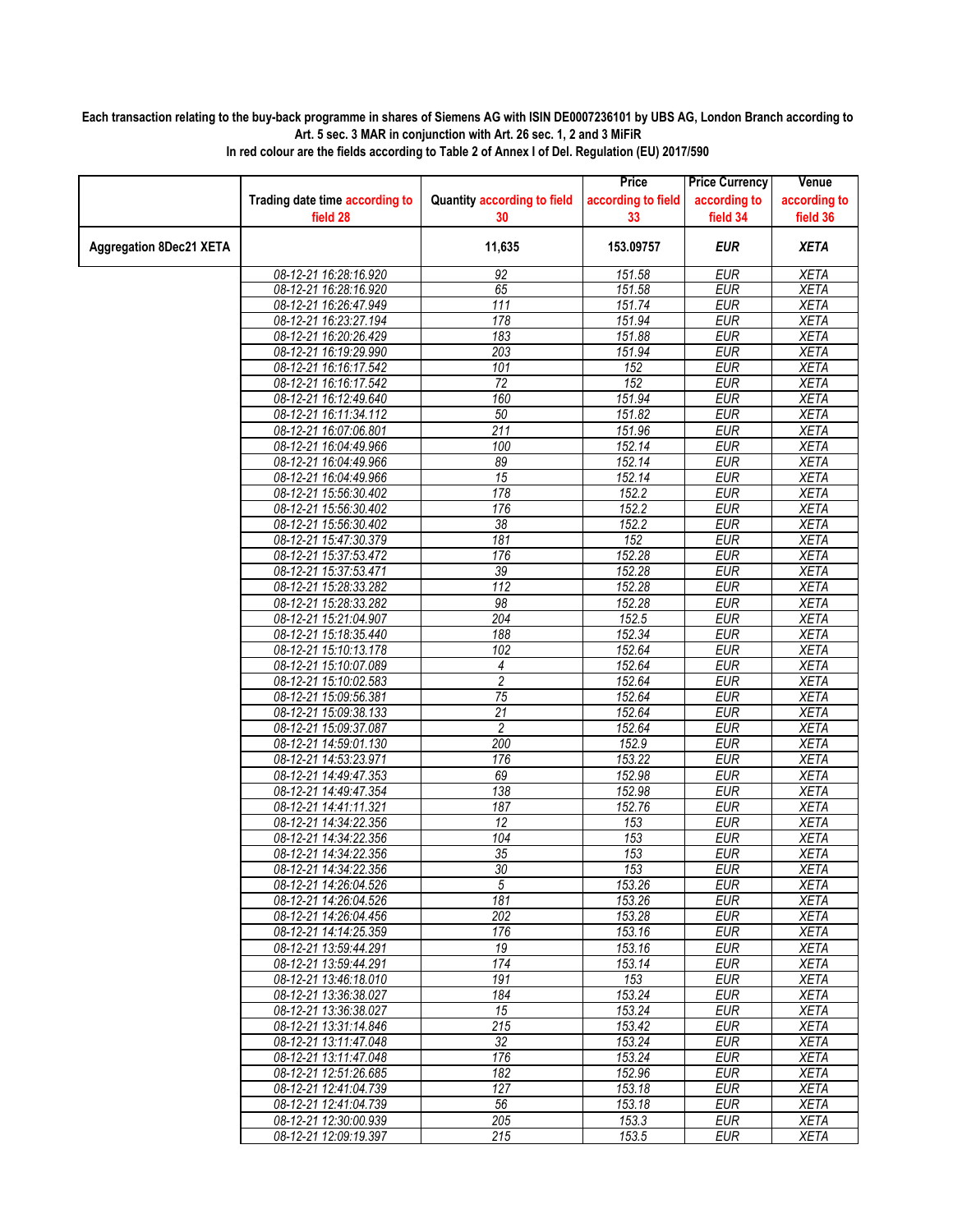| 08-12-21 11:56:45.756 | 16             | 153.92 | <b>EUR</b> | <b>XETA</b> |
|-----------------------|----------------|--------|------------|-------------|
| 08-12-21 11:56:45.756 | 183            | 153.92 | <b>EUR</b> | <b>XETA</b> |
| 08-12-21 11:50:06.602 | 194            | 153.42 | <b>EUR</b> | <b>XETA</b> |
| 08-12-21 11:47:09.047 | 186            | 153.42 | <b>EUR</b> | <b>XETA</b> |
| 08-12-21 11:39:24.428 | 165            | 153.34 | <b>EUR</b> | <b>XETA</b> |
| 08-12-21 11:39:24.428 | 24             | 153.34 | <b>EUR</b> | <b>XETA</b> |
| 08-12-21 11:21:48.123 | 207            | 153.46 | <b>EUR</b> | <b>XETA</b> |
| 08-12-21 11:11:04.137 | 182            | 153.2  | <b>EUR</b> | <b>XETA</b> |
| 08-12-21 10:56:57.660 | 74             | 153.18 | <b>EUR</b> | <b>XETA</b> |
| 08-12-21 10:56:57.660 | 100            | 153.18 | <b>EUR</b> | <b>XETA</b> |
| 08-12-21 10:54:31.219 | 112            | 153.16 | <b>EUR</b> | <b>XETA</b> |
| 08-12-21 10:54:31.218 | 93             | 153.16 | <b>EUR</b> | <b>XETA</b> |
| 08-12-21 10:45:55.745 | 189            | 153.2  | <b>EUR</b> | <b>XETA</b> |
| 08-12-21 10:34:17.107 | 112            | 153.3  | <b>EUR</b> | <b>XETA</b> |
| 08-12-21 10:34:15.202 | 81             | 153.3  | <b>EUR</b> | <b>XETA</b> |
| 08-12-21 10:20:57.359 | 40             | 153.74 | <b>EUR</b> | <b>XETA</b> |
| 08-12-21 10:20:57.359 | 159            | 153.74 | <b>EUR</b> | <b>XETA</b> |
| 08-12-21 10:04:19.360 | 117            | 153.76 | <b>EUR</b> | <b>XETA</b> |
| 08-12-21 10:04:19.360 | 87             | 153.76 | <b>EUR</b> | <b>XETA</b> |
| 08-12-21 10:02:31.128 | 213            | 153.78 | <b>EUR</b> | <b>XETA</b> |
| 08-12-21 09:53:59.404 | 183            | 153.74 | <b>EUR</b> | <b>XETA</b> |
| 08-12-21 09:41:03.920 | 181            | 154    | <b>EUR</b> | <b>XETA</b> |
| 08-12-21 09:38:28.468 | 24             | 153.9  | <b>EUR</b> | <b>XETA</b> |
| 08-12-21 09:24:29.850 | 191            | 153.82 | <b>EUR</b> | <b>XETA</b> |
| 08-12-21 09:15:49.018 | 203            | 154.14 | <b>EUR</b> | <b>XETA</b> |
| 08-12-21 09:07:01.713 | $\overline{2}$ | 154.38 | <b>EUR</b> | <b>XETA</b> |
| 08-12-21 09:07:01.713 | 199            | 154.38 | <b>EUR</b> | <b>XETA</b> |
| 08-12-21 08:51:36.410 | 92             | 154.14 | <b>EUR</b> | <b>XETA</b> |
| 08-12-21 08:51:36.410 | 95             | 154.14 | <b>EUR</b> | <b>XETA</b> |
| 08-12-21 08:39:05.159 | 214            | 154.36 | <b>EUR</b> | <b>XETA</b> |
| 08-12-21 08:38:06.641 | 120            | 154.48 | <b>EUR</b> | <b>XETA</b> |
| 08-12-21 08:38:06.641 | 77             | 154.48 | <b>EUR</b> | <b>XETA</b> |
| 08-12-21 08:31:04.667 | 213            | 154.08 | <b>EUR</b> | <b>XETA</b> |
| 08-12-21 08:24:18.735 | 183            | 153.8  | <b>EUR</b> | <b>XETA</b> |
| 08-12-21 08:15:46.313 | 9              | 152.94 | <b>EUR</b> | <b>XETA</b> |
| 08-12-21 08:15:46.313 | 190            | 152.94 | <b>EUR</b> | <b>XETA</b> |
| 08-12-21 08:14:04.005 | 179            | 153.42 | <b>EUR</b> | <b>XETA</b> |
| 08-12-21 08:08:22.628 | 214            | 153.4  | <b>EUR</b> | XETA        |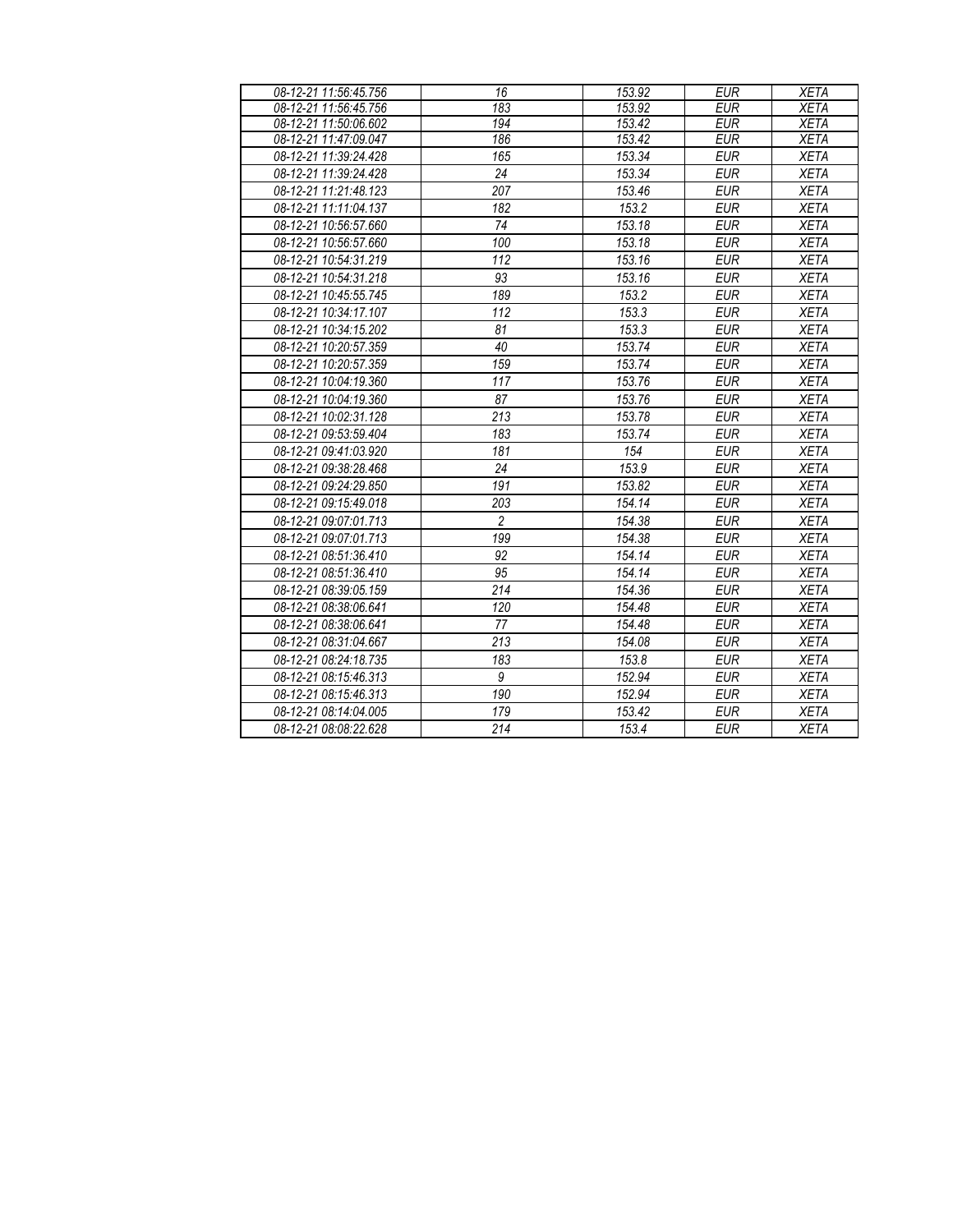**Each order relating to the buy-back programme above according to Art. 5 sec. 3 MAR in conjunction with Art. 25 sec. 1 and 2 MiFiR** 

**In red colour are the fields according to Table 2 of the Annex of Del. Regulation (EU) 2017/580; alternatively you may report the** 

| Date and Time according to field 9 | <b>Segment MIC code</b><br>according to field 16 | <b>Transaction price</b><br>according to field 28 | <b>Price currency according</b><br>to field 29 | <b>Buy-sell indicator</b><br>according to field 32 |
|------------------------------------|--------------------------------------------------|---------------------------------------------------|------------------------------------------------|----------------------------------------------------|
| 08-12-21 16:28:16.920              | <b>XETA</b>                                      | 151.58                                            | <b>EUR</b>                                     | <b>BUY</b>                                         |
| 08-12-21 16:28:16.920              | <b>XETA</b>                                      | 151.58                                            | <b>EUR</b>                                     | <b>BUY</b>                                         |
| 08-12-21 16:26:47.949              | <b>XETA</b>                                      | 151.74                                            | <b>EUR</b>                                     | <b>BUY</b>                                         |
| 08-12-21 16:23:27.194              | <b>XETA</b>                                      | 151.94                                            | <b>EUR</b>                                     | <b>BUY</b>                                         |
| 08-12-21 16:20:26.429              | <b>XETA</b>                                      | 151.88                                            | <b>EUR</b>                                     | <b>BUY</b>                                         |
| 08-12-21 16:19:29.990              | <b>XETA</b>                                      | 151.94                                            | <b>EUR</b>                                     | <b>BUY</b>                                         |
| 08-12-21 16:16:17.542              | <b>XETA</b>                                      | 152                                               | <b>EUR</b>                                     | <b>BUY</b>                                         |
| 08-12-21 16:16:17.542              | <b>XETA</b>                                      | 152                                               | <b>EUR</b>                                     | <b>BUY</b>                                         |
| 08-12-21 16:12:49.640              | <b>XETA</b>                                      | 151.94                                            | <b>EUR</b>                                     | <b>BUY</b>                                         |
| 08-12-21 16:11:34.112              | <b>XETA</b>                                      | 151.82                                            | <b>EUR</b>                                     | <b>BUY</b>                                         |
| 08-12-21 16:07:06.801              | <b>XETA</b>                                      | 151.96                                            | <b>EUR</b>                                     | <b>BUY</b>                                         |
| 08-12-21 16:04:49.966              | <b>XETA</b>                                      | 152.14                                            | <b>EUR</b>                                     | <b>BUY</b>                                         |
| 08-12-21 16:04:49.966              | <b>XETA</b>                                      | 152.14                                            | <b>EUR</b>                                     | <b>BUY</b>                                         |
| 08-12-21 16:04:49.966              | <b>XETA</b>                                      | 152.14                                            | <b>EUR</b>                                     | <b>BUY</b>                                         |
| 08-12-21 15:56:30.402              | <b>XETA</b>                                      | 152.2                                             | <b>EUR</b>                                     | <b>BUY</b>                                         |
| 08-12-21 15:56:30.402              | <b>XETA</b>                                      | 152.2                                             | <b>EUR</b>                                     | <b>BUY</b>                                         |
| 08-12-21 15:56:30.402              | <b>XETA</b>                                      | 152.2                                             | <b>EUR</b>                                     | <b>BUY</b>                                         |
| 08-12-21 15:47:30.379              | <b>XETA</b>                                      | 152                                               | <b>EUR</b>                                     | <b>BUY</b>                                         |
| 08-12-21 15:37:53.472              | <b>XETA</b>                                      | 152.28                                            | <b>EUR</b>                                     | <b>BUY</b>                                         |
| 08-12-21 15:37:53.471              | <b>XETA</b>                                      | 152.28                                            | <b>EUR</b>                                     | <b>BUY</b>                                         |
| 08-12-21 15:28:33.282              | <b>XETA</b>                                      | 152.28                                            | <b>EUR</b>                                     | <b>BUY</b>                                         |
| 08-12-21 15:28:33.282              | <b>XETA</b>                                      | 152.28                                            | <b>EUR</b>                                     | <b>BUY</b>                                         |
| 08-12-21 15:21:04.907              | <b>XETA</b>                                      | 152.5                                             | <b>EUR</b>                                     | <b>BUY</b>                                         |
| 08-12-21 15:18:35.440              | <b>XETA</b>                                      | 152.34                                            | <b>EUR</b>                                     | <b>BUY</b>                                         |
| 08-12-21 15:10:13.178              | <b>XETA</b>                                      | 152.64                                            | <b>EUR</b>                                     | <b>BUY</b>                                         |
| 08-12-21 15:10:07.089              | <b>XETA</b>                                      | 152.64                                            | <b>EUR</b>                                     | <b>BUY</b>                                         |
| 08-12-21 15:10:02.583              | <b>XETA</b>                                      | 152.64                                            | <b>EUR</b>                                     | <b>BUY</b>                                         |
| 08-12-21 15:09:56.381              | <b>XETA</b>                                      | 152.64                                            | <b>EUR</b>                                     | <b>BUY</b>                                         |
| 08-12-21 15:09:38.133              | <b>XETA</b>                                      | 152.64                                            | <b>EUR</b>                                     | <b>BUY</b>                                         |
| 08-12-21 15:09:37.087              | <b>XETA</b>                                      | 152.64                                            | <b>EUR</b>                                     | <b>BUY</b>                                         |
| 08-12-21 14:59:01.130              | <b>XETA</b>                                      | 152.9                                             | <b>EUR</b>                                     | <b>BUY</b>                                         |
| 08-12-21 14:53:23.971              | <b>XETA</b>                                      | 153.22                                            | <b>EUR</b>                                     | <b>BUY</b>                                         |
| 08-12-21 14:49:47.353              | <b>XETA</b>                                      | 152.98                                            | <b>EUR</b>                                     | <b>BUY</b>                                         |
| 08-12-21 14:49:47.354              | <b>XETA</b>                                      | 152.98                                            | <b>EUR</b>                                     | <b>BUY</b>                                         |
| 08-12-21 14:41:11.321              | <b>XETA</b>                                      | 152.76                                            | <b>EUR</b>                                     | <b>BUY</b>                                         |
| 08-12-21 14:34:22.356              | <b>XETA</b>                                      | 153                                               | <b>EUR</b>                                     | <b>BUY</b>                                         |
| 08-12-21 14:34:22.356              | <b>XETA</b>                                      | 153                                               | <b>EUR</b>                                     | <b>BUY</b>                                         |
| 08-12-21 14:34:22.356              | <b>XETA</b>                                      | 153                                               | <b>EUR</b>                                     | <b>BUY</b>                                         |
| 08-12-21 14:34:22.356              | <b>XETA</b>                                      | 153                                               | <b>EUR</b>                                     | <b>BUY</b>                                         |
| 08-12-21 14:26:04.526              | <b>XETA</b>                                      | 153.26                                            | <b>EUR</b>                                     | <b>BUY</b>                                         |
| 08-12-21 14:26:04.526              | <b>XETA</b>                                      | 153.26                                            | <b>EUR</b>                                     | <b>BUY</b>                                         |
| 08-12-21 14:26:04.456              | <b>XETA</b>                                      | 153.28                                            | <b>EUR</b>                                     | <b>BUY</b>                                         |
| 08-12-21 14:14:25.359              | <b>XETA</b>                                      | 153.16                                            | <b>EUR</b>                                     | <b>BUY</b>                                         |
| 08-12-21 13:59:44.291              | <b>XETA</b>                                      | 153.16                                            | <b>EUR</b>                                     | <b>BUY</b>                                         |
| 08-12-21 13:59:44.291              | <b>XETA</b>                                      | 153.14                                            | <b>EUR</b>                                     | <b>BUY</b>                                         |
| 08-12-21 13:46:18.010              | <b>XETA</b>                                      | 153                                               | <b>EUR</b>                                     | <b>BUY</b>                                         |
| 08-12-21 13:36:38.027              | <b>XETA</b>                                      | 153.24                                            | <b>EUR</b>                                     | <b>BUY</b>                                         |
| 08-12-21 13:36:38.027              | <b>XETA</b>                                      | 153.24                                            | <b>EUR</b>                                     | <b>BUY</b>                                         |